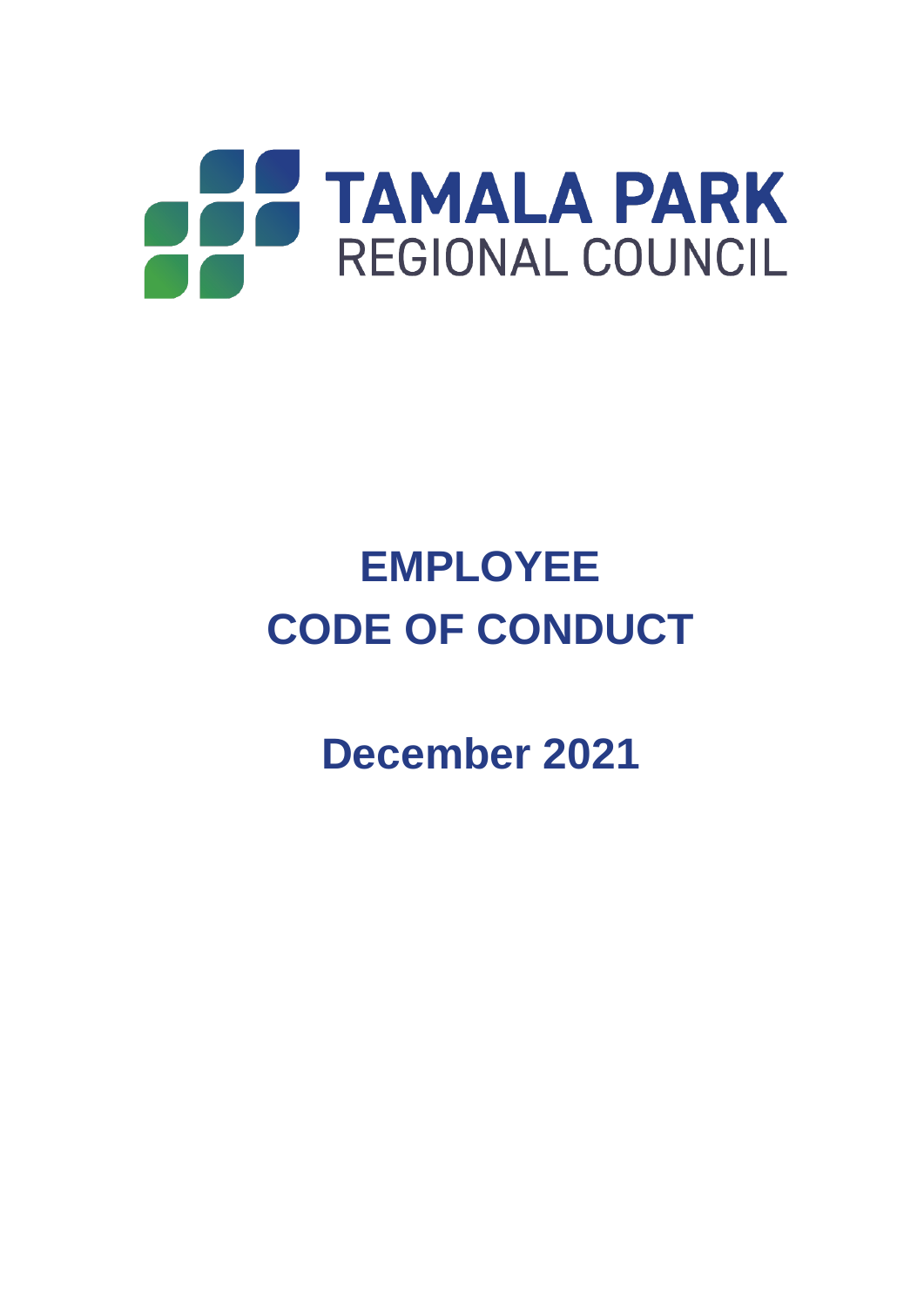December 2021



#### Contents

#### **Document Control**

<span id="page-1-0"></span>

| Date        | Changes                | Authorised By    |
|-------------|------------------------|------------------|
| 25 Nov 2021 | Revised whole document | CEO, J Morellini |
|             |                        |                  |
|             |                        |                  |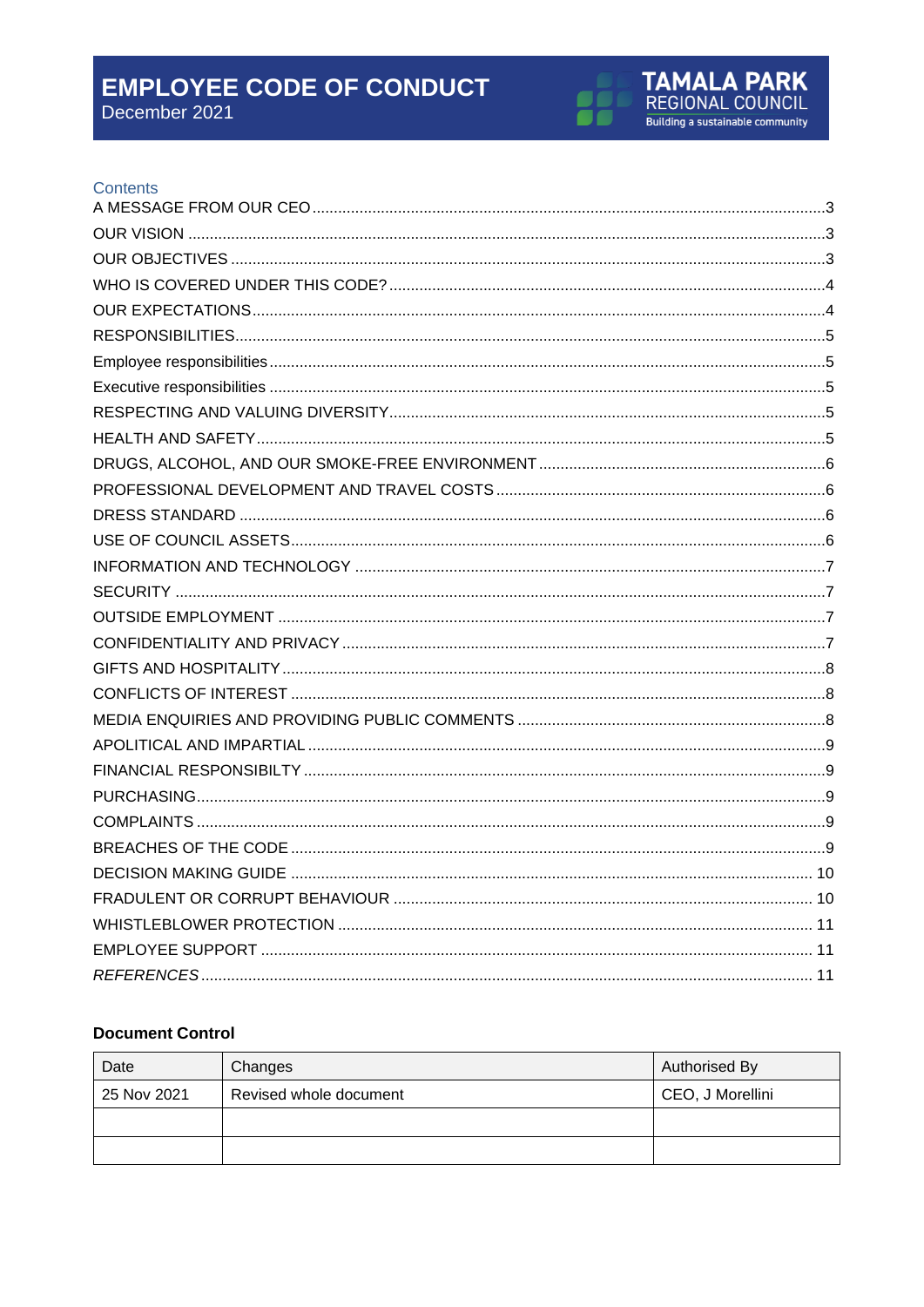

#### **A MESSAGE FROM OUR CEO**

*The purpose of this Employee Code of Conduct is to guide the decisions, actions and behaviours of the Tamala Park Regional Council employees. Ultimately the desire is to create and foster an enjoyable and ethically responsible workplace for all.*

We will aim to achieve a safe, healthy and professional workplace with good governance and *leadership, in order to achieve the objectives and vision of the Tamala Park Regional Council.*

*The best workplaces are the ones which listen to their employees and work hard to create an*  environment where everyone is respected and acknowledged. Creating a good employee code of *conduct hopes and aims to facilitate achieving this objective.* 

MART

**Jon Morellini** Chief Executive Officer

#### <span id="page-2-0"></span>**OUR VISION**

*"To create a sustainable urban community offering diverse housing choice, social connectivity and employment opportunities".*

#### <span id="page-2-1"></span>**OUR OBJECTIVES**

To provide diverse housing options that are attractive to a wide demographic and represent best practice urban design and development.

- ➢ To demonstrate high quality stewardship in environmental management and innovation in sustainability.
- ➢ To support the development of a connected, inclusive, safe and healthy community.
- $\triangleright$  To maximise return for member Councils whilst delivering environmental, social and economic objectives.
- ➢ To provide strong leadership, good governance and responsive decision making.

Underpinning this are the values of the organisation, the way we operate our business and the way we deal with our stakeholders, community and ourselves.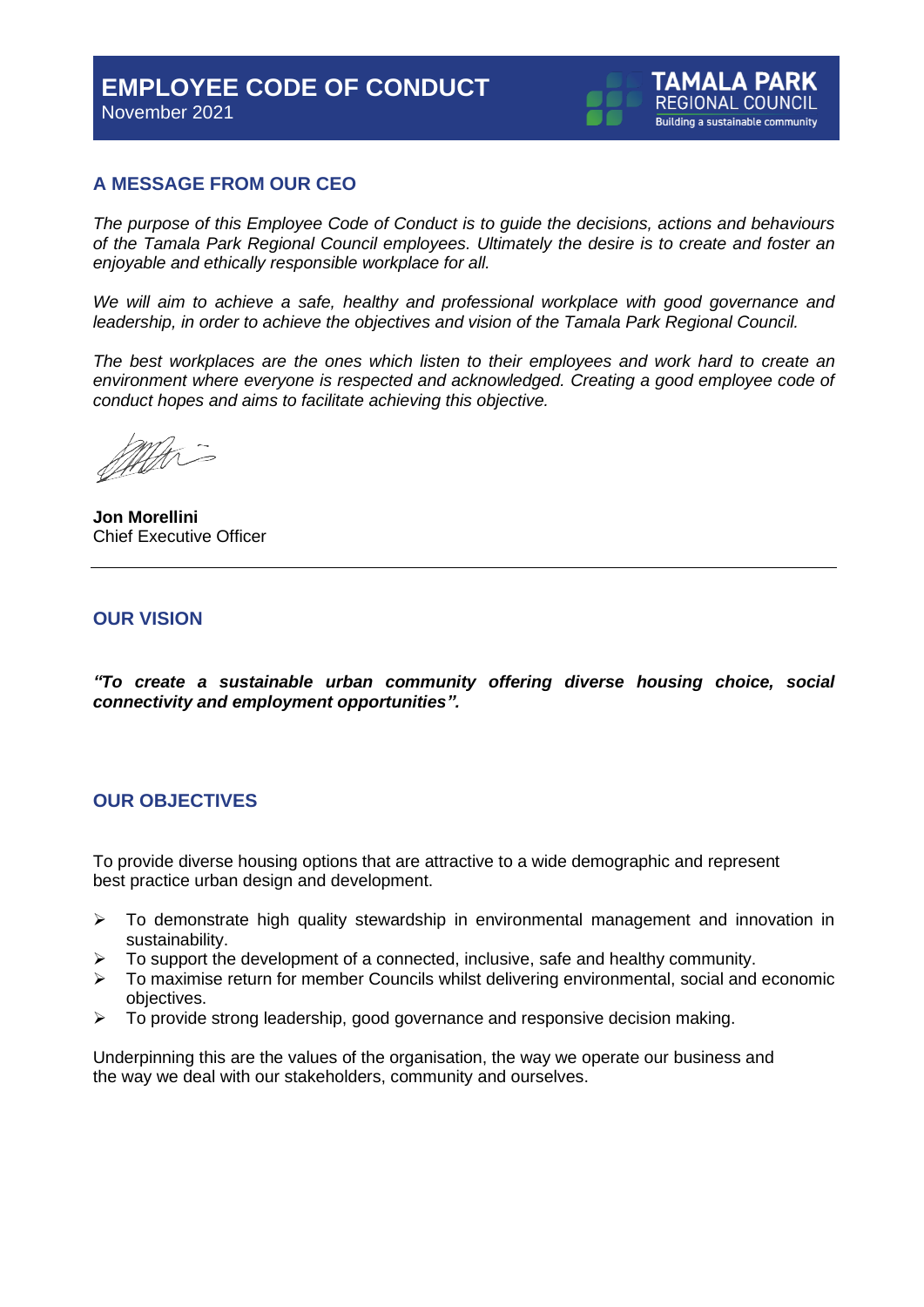December 2021



#### **WHY DO WE NEED A CODE?**

In accordance with section 5.51A(1) of the Local Government Act 1995 the CEO of every Western Australian local government is to prepare and adopt a code of conduct to be observed by employees.

Tamala Park Regional Council (TPRC) Employee Code of Conduct (the code) has been adopted for this purpose and ensures the roles and responsibilities of employees are understood and respected. This enables professional relationships to be established and maintained in the interests of providing good governance and overall integrity.

The code sets out principles and standards of behaviour employees must observe when performing their duties and is intended to promote accountable and ethical decisionmaking. However, the code does not establish a rule for every situation an employee may face while undertaking their duties on a daily basis.

The code must be read in conjunction with the Local Government Act 1995, the Local Government Regulations Amendment (Employee Code of Conduct) Regulations 2021 and other legislation that affect employees while performing their duties and the code does not override or affect those provisions or requirements.

The Employee Code Regulations provide that a local government's Code of Conduct for employees must contain requirements pertaining to:

- ➢ Behaviour;
- ➢ Disclosure of information;
- $\triangleright$  The use of information and resources:
- $\triangleright$  Record keeping; and
- ➢ Reporting and managing misconduct.

Employees are subject to the provisions of the code upon commencement of their employment and while they remain employed by TPRC.

#### <span id="page-3-0"></span>**WHO IS COVERED UNDER THIS CODE?**

Anyone who works on TPRC's behalf is covered by this Code. This includes all employees, volunteers, contractors and consultants. Service providers, representatives and agents must make sure that their employees are aware of and follow the Code when performing duties on behalf of TPRC. Elected Members have their own Code of Conduct.

#### <span id="page-3-1"></span>**OUR EXPECTATIONS**

Consistent standards of ethical behaviour must be applied to meet the interests and expectations of everyone. We expect everyone working for or with TPRC to be transparent and fair in their dealings with others. TPRC does not tolerate unacceptable behaviour, including preferential treatment or bias. There are no shortcuts to upholding the highest standards of ethics, and our positive standing and reputation in the community can only be maintained if we uphold these standards at all times.

Examples in this Code may not cover all situations. Employees should use their judgement in each situation. If uncertain, employees should reach out and ask their supervisor or seek other support that is available, as outlined in this document.

Employees must report any breach or potential breach of this Code, even if they do not have all the facts. Employees are bound by the standards of ethical behaviour provided in this Code and must observe the standards of conduct outlined in the Local Government (Administration) Regulations 1996. Together, we have a shared responsibility to create a safe and healthy work environment for all, by holding each other accountable – and by caring for one another.

*Note: For the purposes of this document "Community" is defined as the member Councils on behalf of the communities of all member Councils.*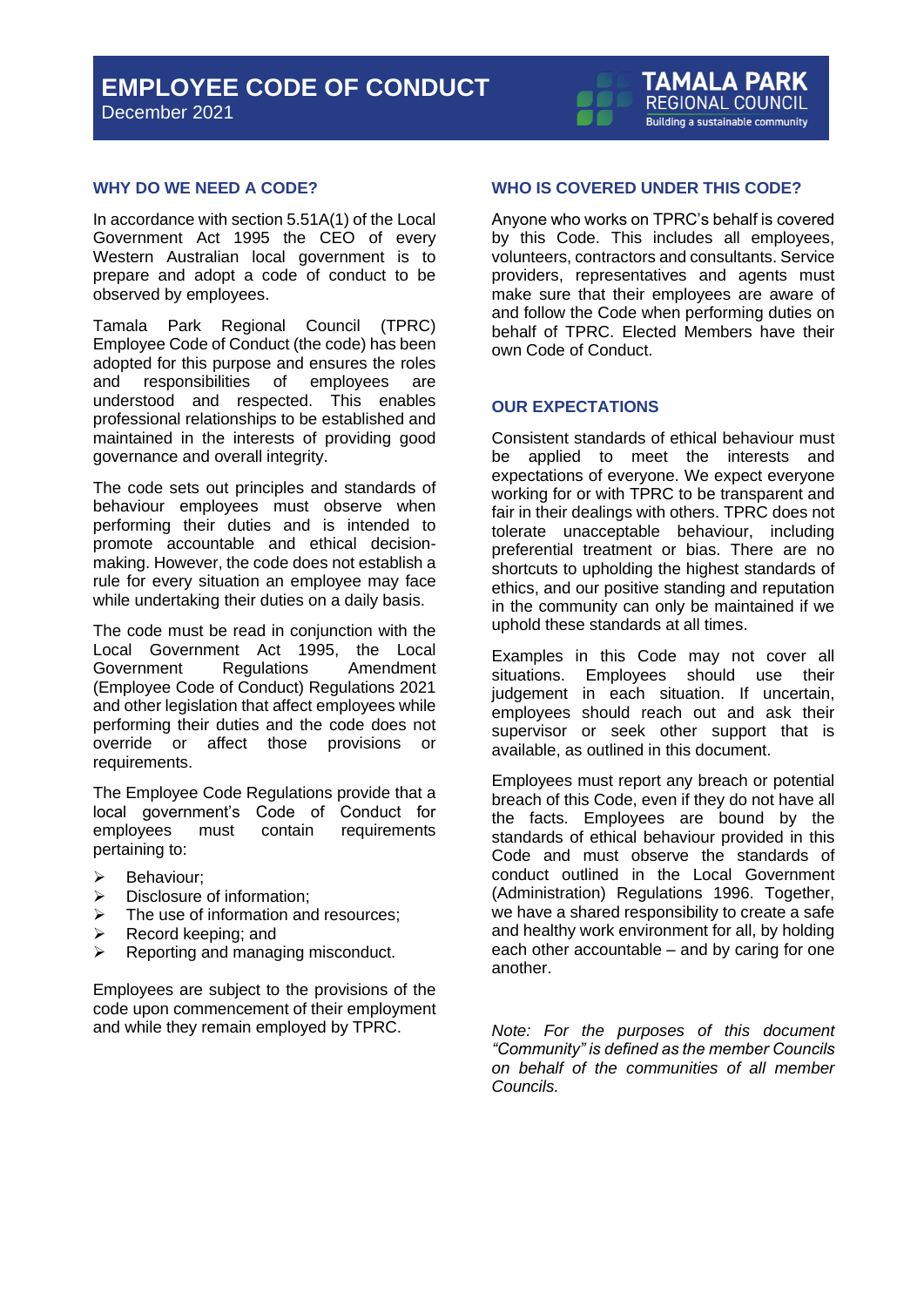#### <span id="page-4-0"></span>**RESPONSIBILITIES**

#### <span id="page-4-1"></span>Employee responsibilities

- $\triangleright$  Speak up do not ignore or condone behaviour that breaches our Code; report your concerns or suspicions immediately.
- $\triangleright$  Ask for help if you need guidance, please reach out.
- $\triangleright$  Stay true to TPRC values stay strong and do not be influenced by others wanting to do the wrong thing. Report poor behaviour immediately.
- ➢ Follow all TPRC policies, management practices and procedures.
- $\triangleright$  Follow the law.

#### <span id="page-4-2"></span>Executive responsibilities

- $\triangleright$  Lead by example model your commitment to TPRC values every day.
- $\triangleright$  Set the right culture and create a safe environment for all.
- $\triangleright$  Take any concerns relating to this Code seriously and manage concerns in a timely and appropriate manner.
- $\triangleright$  Talk about our Code talk to your team about ethics and integrity and TPRC's expectations.
- ➢ Provide ongoing awareness and training of TPRC policies and management practices.
- ➢ Take corrective and preventative actions when something is reported and support any investigation.
- $\triangleright$  Make decisions that preserve the trust others have in us.
- $\triangleright$  Follow the law.

#### <span id="page-4-3"></span>**RESPECTING AND VALUING DIVERSITY**

Diversity fosters innovation. When a diverse group of people come together, the ideas and outcomes can be exceptional. TPRC has a zerotolerance approach to discrimination, harassment and bullying. We seek to be accepting of our differences and celebrate the uniqueness of everyone.

We foster a culture of belonging, where individuals feel safe to work collaboratively with others. We do not gossip, blame or judge, but instead speak from a place of concern, care and support.

All existing and prospective employees will be evaluated on merit and will be treated fairly and with dignity and respect. All TPRC policies, management practices and procedures support the fair treatment of employees in our workforce.

**TAMALA PARK** REGIONAL COUNCIL **Building a sustainable community** 

Anti-discrimination laws also help protect everyone from discrimination and harassment. It is an expectation that all employees observe the requirements of relevant legislation, including:

- ➢ Western Australia Equal Opportunity Act 1984
- ➢ Age Discrimination Act 2004
- ➢ Australian Human Rights Commission Act 1986
- ➢ Disability Discrimination Act 1992
- ➢ Racial Discrimination Act 1975
- ➢ Sex Discrimination Act 1984.

We expect all employees to be inclusive, supportive, and collaborative in their interactions with one another. Employees should think about the impact their actions could have on someone, if they are not aligned to this Code. An employee who feels they are being subjected to inappropriate behaviour should refer the matter to the CEO.

#### <span id="page-4-4"></span>**HEALTH AND SAFETY**

TPRC has a duty of care to ensure a safe and healthy work environment for all. Employee wellbeing is everyone's responsibility. We endeavour to create an all-inclusive culture where our people can thrive. We are committed to establishing a workplace environment that is safe and free of health risks. Workplace health and safety (WHS) includes both physical and mental health.

All employees have a duty to take care of their own health and safety and we expect them to take all relevant safety precautions in the execution of their work. This includes attending all relevant training and being fit to perform all duties in their position. Employees should always wear protective clothing and safety equipment to ensure the safety of all and report any hazards or incidents. Employees should<br>always comply with TPRC policies. always comply with TPRC policies, management practices and procedures and with State regulations.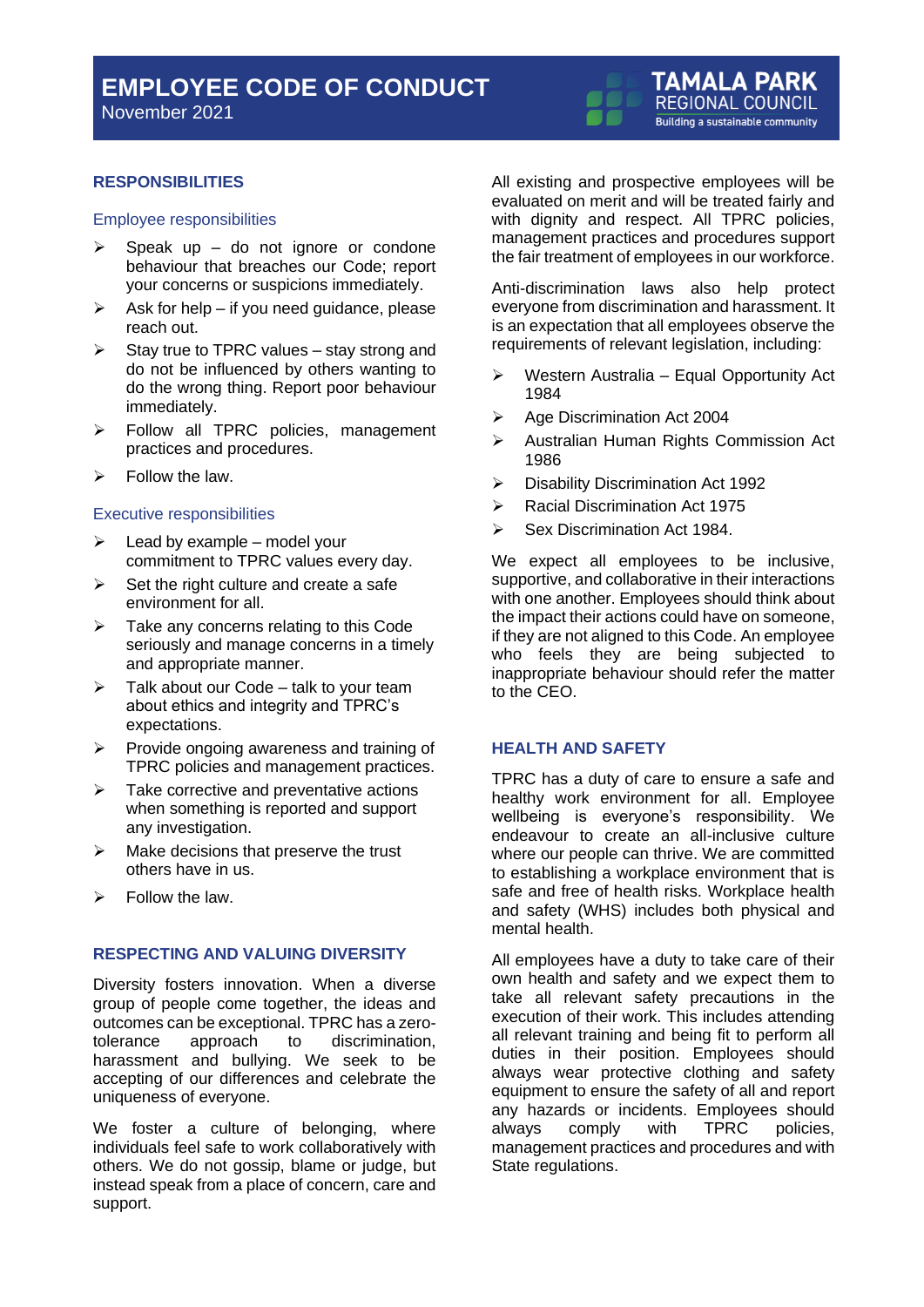#### <span id="page-5-0"></span>**DRUGS, ALCOHOL, AND OUR SMOKE-FREE ENVIRONMENT**

Employee wellbeing is most important to us. We expect that everyone working for and at TPRC will be fit for work. Employees must function at acceptable levels and not be adversely affected by alcohol, drugs, or other substances in their official capacity. If employees are affected by alcohol or drugs, they should not be at work, with no exceptions. At times, employees are invited to attend events where alcohol is served. Employees must not return to work if they have consumed alcohol. If alcohol is consumed at these events, employees must conduct themselves in accordance with this Code of **Conduct** 

Providing a safe and healthy workplace includes providing a smoke-free environment which means all TPRC buildings, facilities and vehicles are smoke-free up to and including five metres of any entry point.

#### <span id="page-5-1"></span>**PROFESSIONAL DEVELOPMENT AND TRAVEL COSTS**

TPRC is committed to the continuous development of its employees to enable everyone to perform effectively, grow skills to succeed and meet the changing needs of our organisation and community.

TPRC supports several types of formal and informal learning and development opportunities, which may include attending local, interstate or international conferences. Conferences are one of many development options and conference attendance should be fit-for-purpose and of benefit to the employee's position and our community.

TPRC's Code of Conduct applies to behaviour displayed while attending a conference on TPRC's behalf. Employees must seek attendance and cost approval from CEO before booking or attending a conference.

#### <span id="page-5-2"></span>**DRESS STANDARD**

Employees must ensure they always dress appropriately for work and maintain a professional and positive public image. Employees should wear clothing that is conducive to a business working environment. Employees should use their judgement in the selection of workplace clothing and ensure that it is fit-for-purpose and non-offensive. As a general rule, if an employee needs to think about whether an item of clothing is appropriate for work or not, then it is advisable not to wear it.

TPRC has casual dress Friday, where employees who are not required to wear a uniform, can wear smart casual clothes. If employees have meetings with external stakeholders or scheduled interviews on casual Friday, then normal business attire should be worn instead.

#### <span id="page-5-3"></span>**USE OF COUNCIL ASSETS**

We want everyone to be efficient and engaged in the work that they do and to enable this, we provide each employee with job-related tools. We have a responsibility to each other and to our community to ensure that we are not wasteful in the use of council resources. These resources should be used for appropriate workrelated activities only and will remain the property of TPRC.

Job-related assets can include both physical and non-physical property. It may consist of the office space, facilities and buildings that we work in; the technology, such as software; hardware such as desktops, laptops, mobile phones or other devices; TPRC vehicles; and credit cards, office supplies and money. It may also include intellectual property, such as the ideas we create individually and collectively. Employees are not permitted to loan, sell or give away any council asset without appropriate authorisation.

Anyone who uses TPRC property for any purpose other than to complete their job, without the appropriate authorisation or consent, will be in breach of this Code.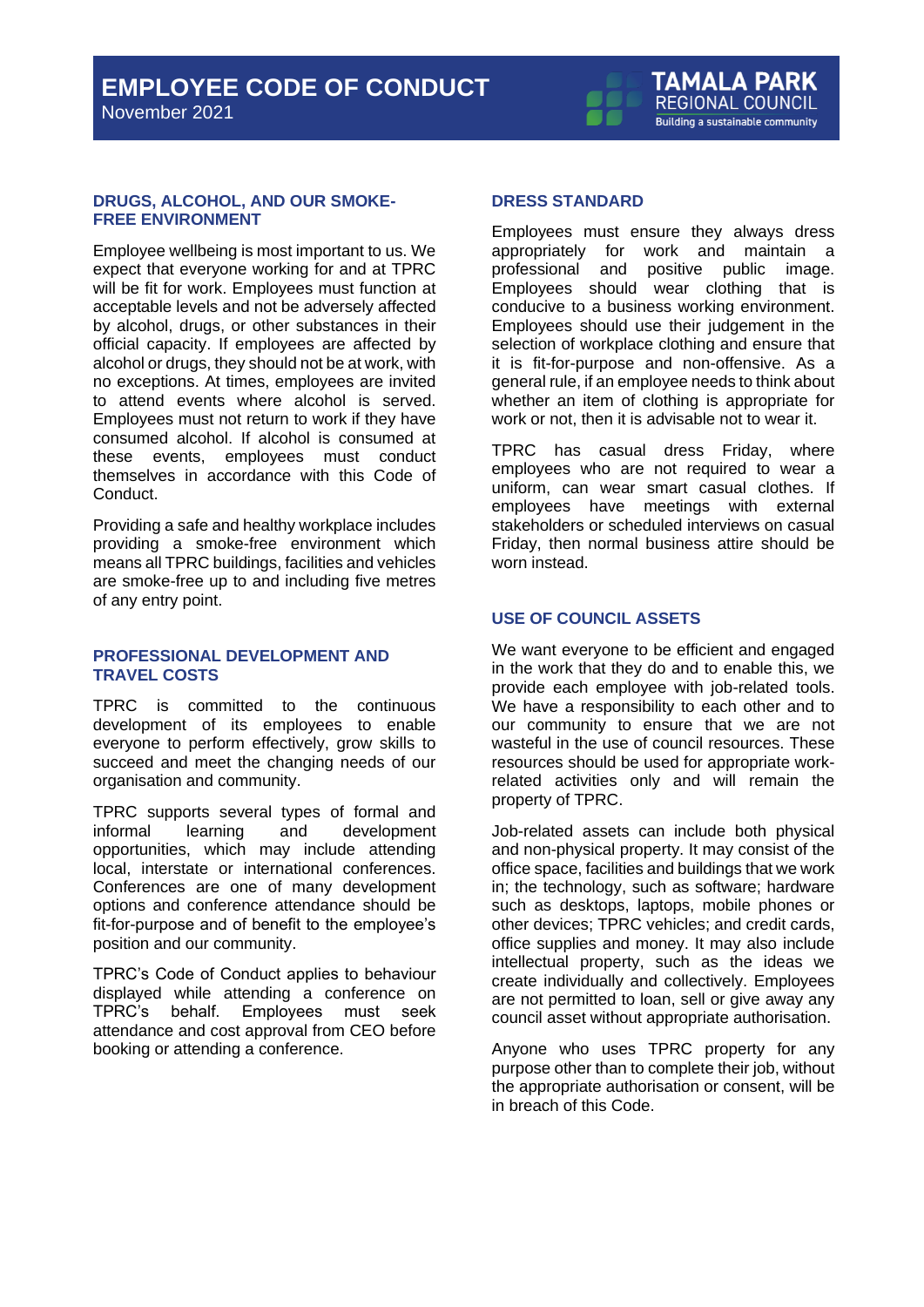November 2021

#### <span id="page-6-0"></span>**INFORMATION AND TECHNOLOGY**

Logging onto TPRC's IT network means that employees have agreed to the TPRC's Information and Technology Acceptable Use Policy, which applies to everyone who works at TPRC and has a network account. TPRC computers and networks should only be used for purposes that are legal and authorised. Access will be granted to approved users only. Employees' use of TPRC resources is not private, and may therefore be monitored, retained or reviewed.

Employees should ensure they read and understand the contents of the TPRC's Information and Technology Use Policy. This document clearly outlines the difference between acceptable and unacceptable telephone, internet and email usage and data access.

Our fast-changing digital world has seen new, alternative methods of communication evolve in recent times, such as social media and apps. Our community now expects TPRC to be more aware of the types of digital media available and to utilise these channels in communicating with TPRC.

#### <span id="page-6-1"></span>**SECURITY**

Caring for one another is fundamental in how we work every day. Employee safety is most important to us, and so is the security of our assets and information. TPRC has security protocols in place that make it easy for employees to report any suspicious activities that could place an employee or any of our assets at risk.

Our corporate information system has levels of security designed to prevent unauthorised access. Employees should choose passwords that meet our security standards and never disclose their passwords to anyone else.

Any allegations of a breach of TPRC's security environment must be immediately reported to the CIS Service Desk via City of Stirling. Employees must always keep their building access keys in a safe place. Employees must ensure TPRC assets and information they are using or have in their possession are always secure. This is particularly relevant for portable and electronic devices, such as mobile phones and laptops.

#### <span id="page-6-2"></span>**OUTSIDE EMPLOYMENT**

Employees should be able to take up paid employment or unpaid work outside TPRC if it does not conflict with, or adversely affect their duties. Sometimes however, outside employment may potentially create a conflict of interest with the employees substantive position at TPRC.

#### <span id="page-6-3"></span>**CONFIDENTIALITY AND PRIVACY**

Every workplace has information that needs to be managed appropriately and with the right level of discretion and sensitivity. Our member councils and stakeholders trust that we will manage their information with a high level of care. Confidential information that may be accessed by employees includes, but is not limited to:

- ➢ Financial information
- ➢ Information about other employees
- $\triangleright$  Salary or wage information
- $\triangleright$  Information relating to members of the public and/or suppliers
- ➢ Commercial information
- ➢ Other information that has been disclosed in confidence.

TPRC employees may be privy to confidential or privileged information and we expect everyone to use this information appropriately. This information should never be divulged or used inappropriately to gain a direct or indirect advantage, financial or otherwise, for employees or any other person or body.

Care must always be exercised when collecting and managing the private information of TPRC employees, suppliers, stakeholders and members of the public. The inappropriate use of information or abuse of position constitutes a breach.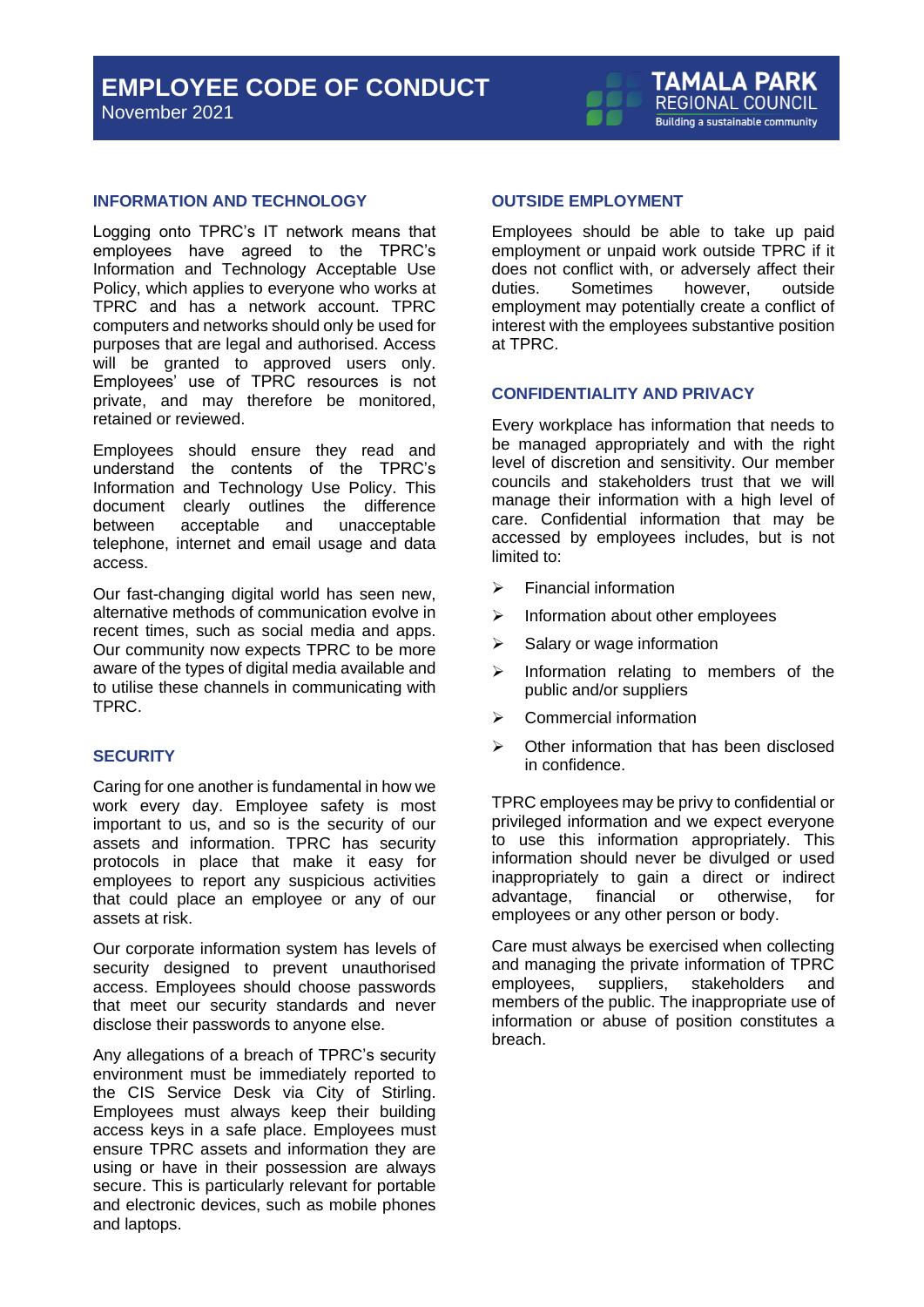November 2021



#### <span id="page-7-0"></span>**GIFTS AND HOSPITALITY**

Employees of TPRC must not receive prohibited gifts from any persons associated with TPRC. 'Prohibited gifts' refers to any gift worth \$300 or more; or receiving several gifts from the same person within a 12-month period that are worth more than \$300 in total.

An 'associated person' is someone who is either undertaking, or seeking to undertake, an activity or business dealing with TPRC, or, who it is reasonable to believe is intending to undertake an activity with TPRC.

Keeping in line with TPRC Gifts, Benefits or Hospitality Policy the below gifts are classified as prohibited gifts:

- $\triangleright$  Monetary gifts of any value; and
- An individual gift from a person or organisations with a value exceeding \$300 must not be accepted.

*Monetary Gift means cash, cheques, gift cards, frequent flyer points, money orders, travellers cheques and direct deposits, lottery tickets and scratchies.*

Employees of TPRC may be able to accept a gift if it is not a prohibited gift. TPRC asks all employees to carefully consider the appropriateness of accepting any gifts. For a gift worth less than \$50, such as a key-ring, pen or chocolates, there is no requirement for this to be reported.

For a gift worth between \$50 and \$300, employees are required to notify the CEO of the details of the gift within 10 days of the acceptance of the gift. Details on how to report a notifiable gift, can be found on the gifts disclosure form.

Once the gift disclosure form is submitted to the CEO, it will be recorded in TPRC's Record Keeping System. This information will be used as required by law, for purposes related to the dealings between the associated person and TPRC, or purposes related to the employee only. The record will be retained and disposed of in accordance with TPRC's Record Keeping Plan.

Employees should ensure they have read and understood the contents of the Gifts, Benefits or Hospitality Policy as well as the gifts disclosure form, which outlines the requirements of employees when it comes to gifts and hospitality. This includes reference to the Local

Government Act 1995 and Regulations that clarify the requirements of employees in relation to receiving gifts and hospitality

#### <span id="page-7-1"></span>**CONFLICTS OF INTEREST**

Our Member Councils expects that the TPRC's employees will perform their official duties in the best-interest and not improperly use their positions or authority for personal gain or to cause detriment to others.

A conflict of interest is a situation in which an employee also has a personal or financial interest with another party that may impact their role or decision-making ability for TPRC. Actual, potential and perceived conflicts of interest can arise from several sources, including friends, relatives, close associates, financial investments, personal circumstances and past employment.

To assist in identifying, avoiding and managing conflicts of interest, employees should ensure they have read the conflicts of interest disclosure form, which outlines the requirements of all employees when it comes to conflict of interest. This includes reference to the Local Government Act 1995 and Regulations, which clarify the requirements of employees in disclosing conflicts of interest.

#### <span id="page-7-2"></span>**MEDIA ENQUIRIES AND PROVIDING PUBLIC COMMENTS**

Being a public-facing organisation, there is a need for transparency and confidentiality. The delivery of correct key messages to the media is vitally important and can only be done by the most senior spokespeople at TPRC, the Chair or the CEO. The Chair and CEO are the only two individuals authorised to address the media on behalf of TPRC, unless they have specifically delegated this authority to another employee or Elected Member. This policy covers all forms of traditional and contemporary written and online media and extends to communicating with reporters and journalists.

Employees must not engage in commentary of any kind relating to TPRC, including on social media, without prior approval by the CEO. Employees are not authorised to make public comment to the media or on social media about TPRC's activities, plans or views, without prior approval by the CEO. Employees who are contacted by the media must direct the enquiry to the CEO.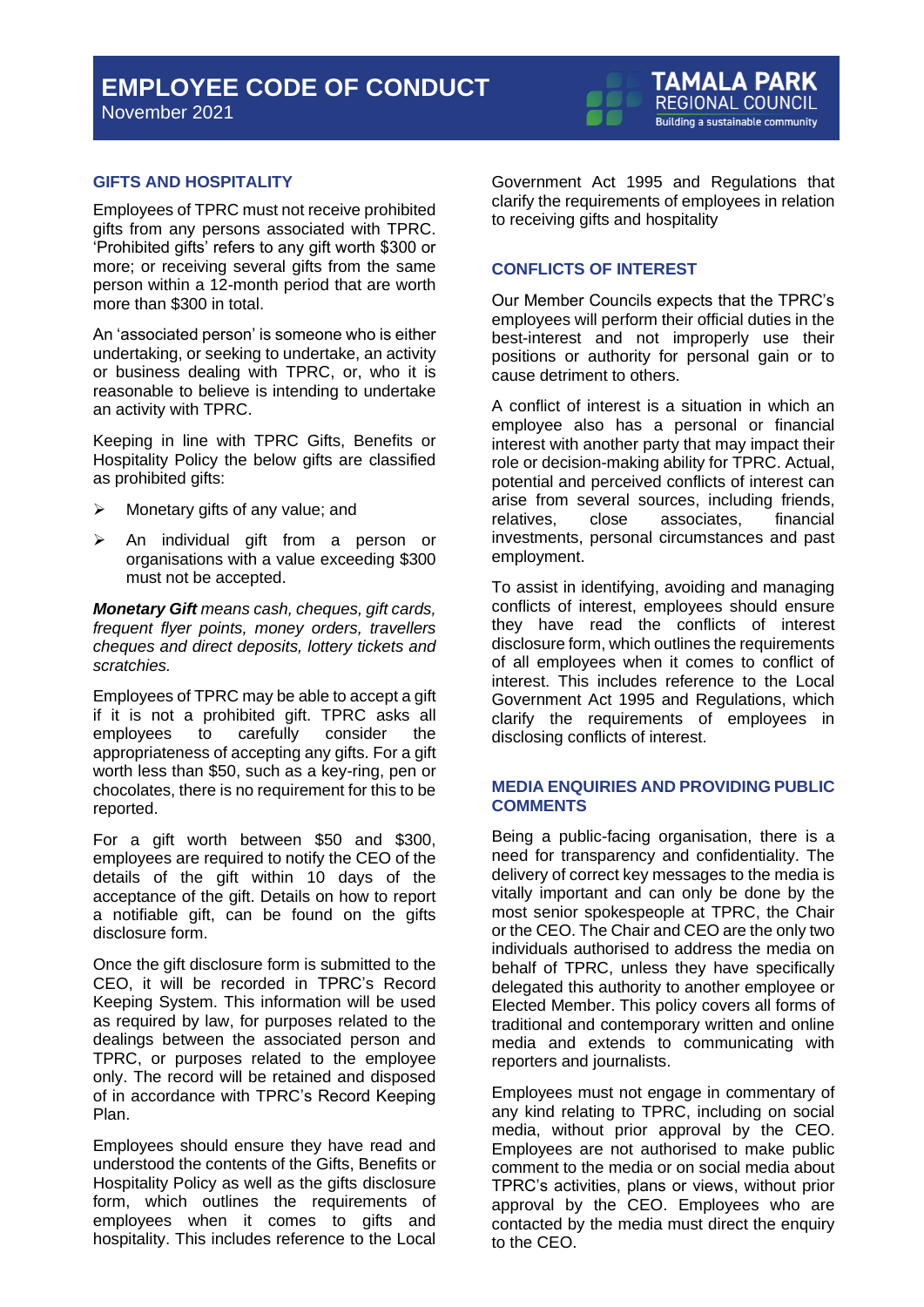November 2021

#### **TAMALA PARK REGIONAL COUNCIL** Building a sustainable community

#### <span id="page-8-0"></span>**APOLITICAL AND IMPARTIAL**

To preserve the integrity of Local Government, employees must make apolitical and impartial decisions. Employees should remain uninvolved in politics. Some decisions may involve having to regard factors that are political. Decisions must not be inappropriately influenced by political considerations. Decision-making should be based on the relevant facts, consideration of the merits and be open, accountable and fair.

Decisions involving contracts, appointments or tenders should be impartial and made in accordance with statutory obligations and policy considerations. Employees are required by the Act and Regulations to disclose interests potentially affecting their impartiality.

The use of TPRC resources or property to support political activities or lobbying is prohibited.

#### <span id="page-8-1"></span>**FINANCIAL RESPONSIBILTY**

Employees who handle public monies or manage finances as part of their duties must act with diligence and integrity. Employees who spend money on behalf of TPRC must retain a record of all receipts and documents as proof of the expenditure. They must also comply with all TPRC policies and audit directives regarding TPRC's finances.

#### <span id="page-8-2"></span>**PURCHASING**

The CEO has delegated authority to employees to purchase goods and services on behalf of TPRC. Those exercising the authority must conform to the purchasing threshold requirements detailed in the Procurement Policy and always seek best value for money from suppliers. We expect that employees will build trusted and honest relationships with suppliers and that all business conduct will be managed in a fair and equitable manner.

#### <span id="page-8-3"></span>**COMPLAINTS**

#### *What happens to complaints?*

Complaints relating to a potential breach of this Code by an employee must be documented on a Code of Conduct Complaint Form and lodged in writing or by email by the person alleging the breach. This form is available on ELO. Where a written complaint is made against an employee, it must be submitted to the CEO.

#### <span id="page-8-4"></span>**BREACHES OF THE CODE**

Breaches of our Code will be taken seriously. Procedural fairness will be provided during any investigation. This requires:

- $\triangleright$  An investigation into the matters in dispute
- $\triangleright$  A hearing that is appropriate to the circumstances
- ➢ The person hearing the matter to act without bias; and
- $\triangleright$  Reasons given to support a decision.

The outcome for employees may vary, depending on the findings of the investigation and may include:

- $\triangleright$  The complaint being dismissed due to lack of substance
- ➢ No action being taken as a result of a finding
- $\triangleright$  A caution being issued
- ➢ A requirement to attend formal counselling or training
- ➢ Disciplinary proceedings
- ➢ Termination of employment
- ➢ Referral to the Police
- ➢ Referral to external integrity bodies.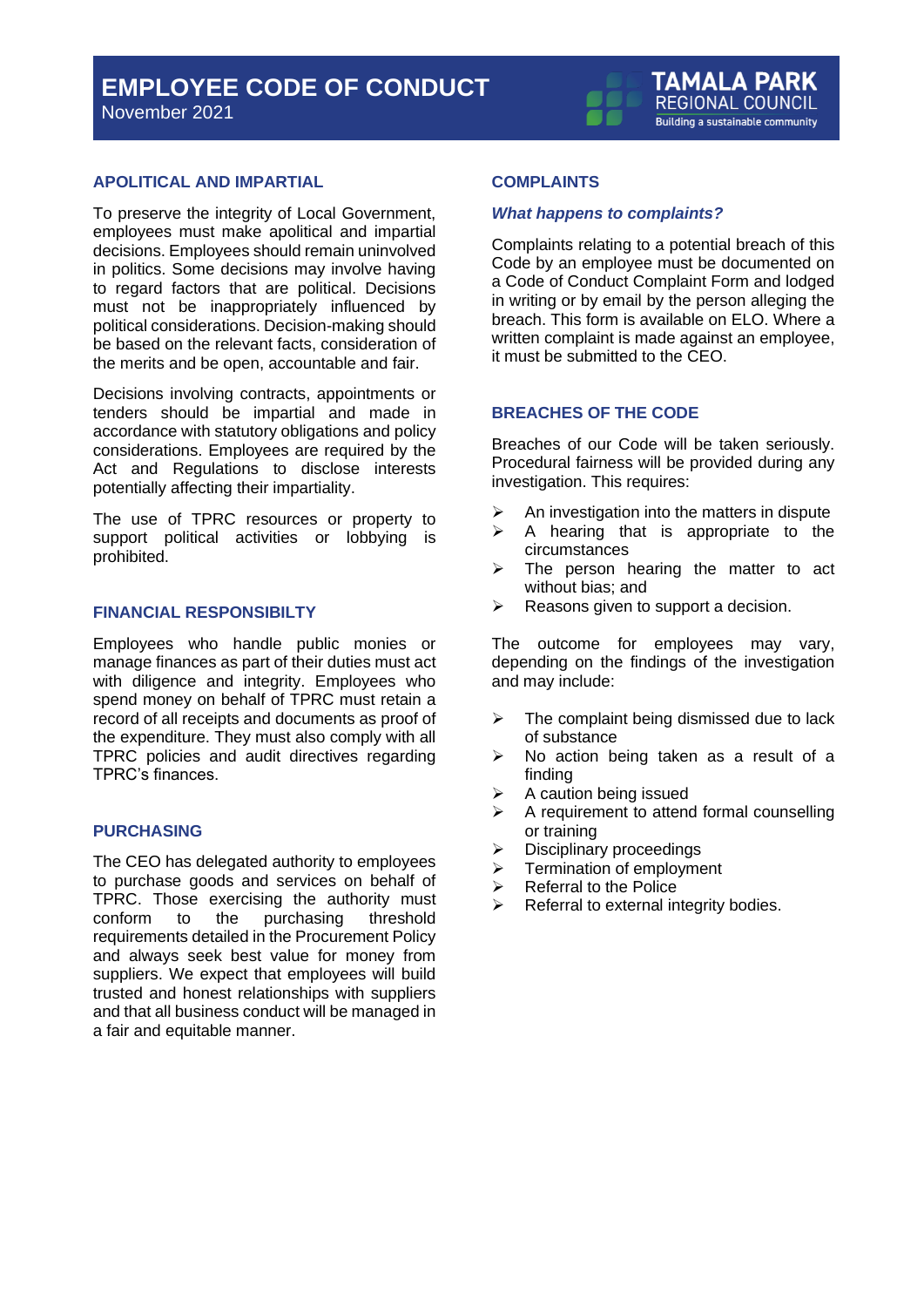November 2021

#### **TAMALA PARK** REGIONAL COUNCIL **Building a sustainable community**

#### <span id="page-9-0"></span>**DECISION MAKING GUIDE**

#### Identify and assess the situation

- □ What is difficult about the situation?
- □ What are the legal issues to be considered?
- □ Does the Code require you to behave in a certain way?
- □ Who else is involved and what effect does your behaviour have on them?

#### Look at the situation from TPRC's standpoint

- □ What are your duties and responsibilities?
- $\Box$  Is there a relevant guideline, determination or policy?
- □ Who do you need to involve?

#### Would your behaviour stand up to scrutiny by the public? This is sometimes called the family or newspaper test.

- □ What would your family or the CEO say if your actions were reported on the front page of the newspaper?
- □ Would others see you as using your employment and resources for public benefit?
- □ Do your personal interests' conflict with the public interest?

#### Identify and consider the options

- □ Do you need to seek advice?
- $\neg$  Is there an alternative solution and what would the result of that solution be?
- $\Box$  How would the public view the alternative solution?

#### Choose your course of action

- □ Your choice of action must be within the legislation, policies and guidelines.
- □ Your behaviour must support TPRC's aims and standards.
- □ You must be able to justify your course of action

#### <span id="page-9-1"></span>**FRADULENT OR CORRUPT BEHAVIOUR**

- ➢ Confidence in TPRC decision making can be lost when fraudulent or corrupt behaviour occurs. To ensure against the risk of fraudulent or corrupt behaviour TPRC employees are required to:
- ➢ Not engage in any fraudulent or corrupt behaviour
- ➢ Report any information about actual or potentially fraudulent, corrupt or illegal activities to the CEO.
- ➢ Abode by local government codes, policies, management practices and procedures.

#### **Reporting misconduct to the Corruption and Crime Commission or the Public Service Commissioner.**

The CEO, being a 'Principal Officer of a Notifying Authority' (for the purposes of the Corruption and Crime Commission Act 2003) has a statutory obligation to report to the Corruption and Crime Commission any allegation of misconduct, or any situation that otherwise comes to his or her attention involving misconduct, where it is of relevance or concern to the CEO in his or her official capacity.

Any Employee, or any other person, may report directly to the Corruption and Crime Commission any matter which that person suspects on reasonable grounds may concern misconduct that has occurred, is occurring, or may occur.

#### **Public Sector Commission (PSC)**

Minor misconduct is dealt with by the Public Sector Commission. Report suspected minor misconduct online:

[https://www.wa.gov.au/organisation/public](https://www.wa.gov.au/organisation/public-sector-commission/report-minor-misconduct-public-officers)[sector-commission/report-minor-misconduct](https://www.wa.gov.au/organisation/public-sector-commission/report-minor-misconduct-public-officers)[public-officers](https://www.wa.gov.au/organisation/public-sector-commission/report-minor-misconduct-public-officers)

Alternatively matters can be lodged by email or post by downloading the misconduct report form[.http://www.wa.gov.au/sites/default/files/20](http://www.wa.gov.au/sites/default/files/2020-06/misconduct_report_form.docx) [20-06/misconduct\\_report\\_form.docx](http://www.wa.gov.au/sites/default/files/2020-06/misconduct_report_form.docx)

#### **PSC Contact Details:**

| Website: | www.wa.gov.au/organisation/public-       |
|----------|------------------------------------------|
|          | sector-commission                        |
| Email:   | minormisconduct@psc.wa.gov.au            |
| Phone:   | 08 6552 8888                             |
| Mail:    | Locked Bag 3002, WEST PERTH              |
|          | WA 6872                                  |
|          | Address: Dumas House, 2 Havelock Street, |
|          | West Perth WA 6005                       |